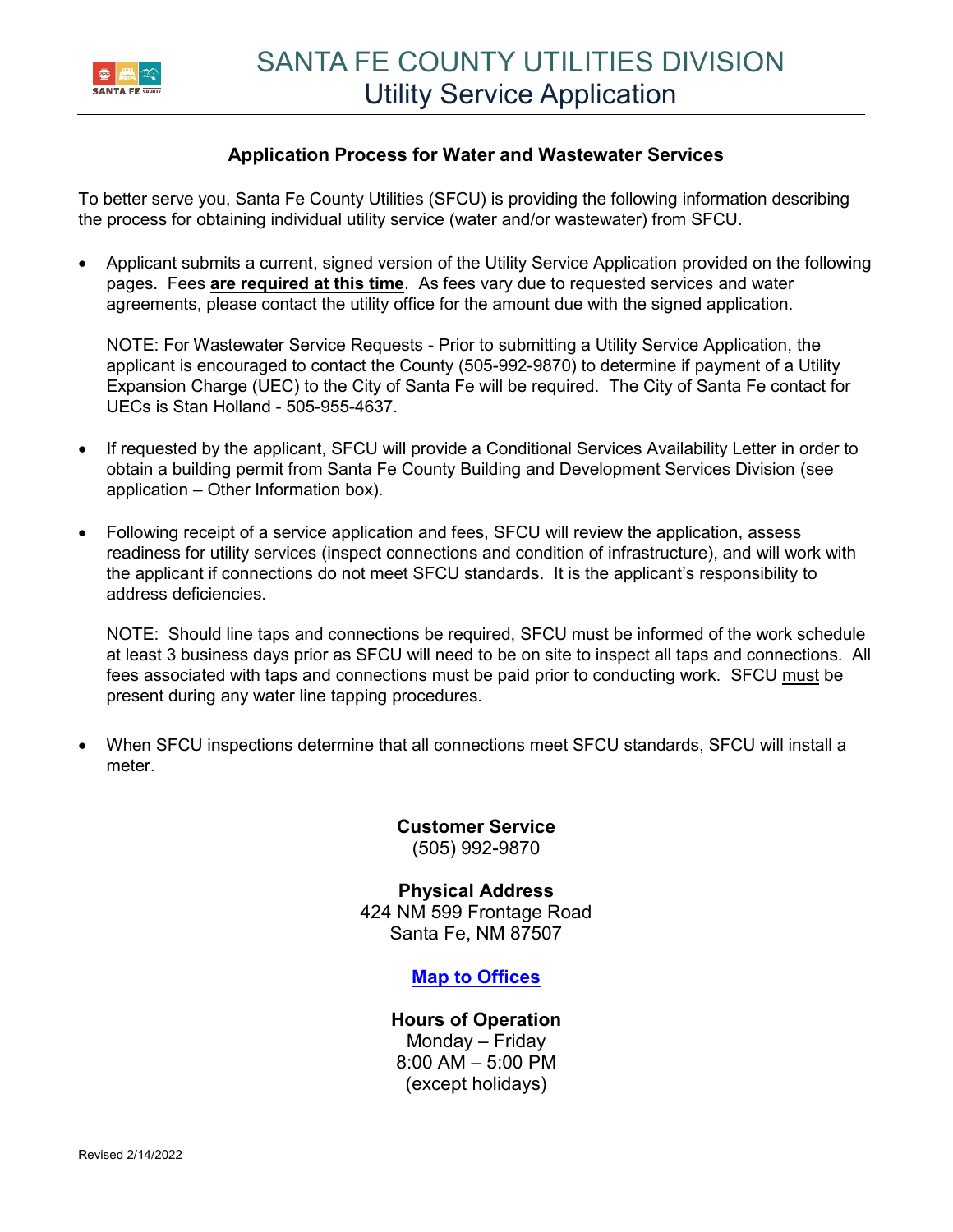

# **Water Service Rates and Charges**

**(From [Santa Fe County Ordinance No. 2018-4\)](https://www.santafecountynm.gov/documents/ordinances/Ordinance2018-4.pdf)**

#### **Monthly Service Charge per Meter Size**

| Meter Size (inches)     | 5/8     | 3/4     |          | $-1/2$   |          |          |          |           |           |           |
|-------------------------|---------|---------|----------|----------|----------|----------|----------|-----------|-----------|-----------|
| Residential*            | \$22.83 | \$24.68 | \$28.32  | \$61.38  | \$63.63  | \$96.15  |          |           |           |           |
| Non Residential*        | \$48.30 | \$68.62 | \$109.28 | \$210.93 | \$332.89 | \$641.93 | \$762.64 | \$1517.64 | \$2423.67 | \$3365.72 |
| High Usage* July 1,2019 |         |         |          |          |          | \$641.93 | \$762.64 | \$1517.64 | \$2423.67 | \$3365.72 |

\* Please see Ordinance for Definitions

#### **Commodity Rates (per 1,000 gallons) – Water Usage per Month**

|                           | FY* 2019           |                 | <b>FY 2020</b> |                     | FY 2021            |                     | <b>FY 2022</b>     |                     | FY 2023    |                     |
|---------------------------|--------------------|-----------------|----------------|---------------------|--------------------|---------------------|--------------------|---------------------|------------|---------------------|
|                           |                    |                 |                |                     |                    |                     |                    |                     |            | Non-                |
|                           |                    | Non-            |                | Non-                |                    | Non-                |                    | Non-                | Residentia | <b>Residen</b>      |
| Gallons                   | <b>Residential</b> | <b>Resident</b> | Residential    | <b>Resident</b>     | <b>Residential</b> | <b>Resident</b>     | <b>Residential</b> | <b>Resident</b>     |            |                     |
| <b>First 4,000</b>        | \$6.43             | \$6.21          | \$6.75         | \$6.52              | \$7.08             | \$6.84              | \$7.44             | \$7.18              | \$7.81     | \$7.54              |
| Next 4,000                | \$8.85             | \$8.57          | \$9.29         | \$9.00              | \$9.76             | \$9.45              | \$10.25            | \$9.92              | \$10.76    | \$10.41             |
| Next 4,000                | \$13.67            | \$13.28         | \$14.35        | \$13.95             | \$15.07            | \$14.64             | \$15.83            | \$15.38             | \$16.62    | \$16.14             |
| Next 4,000                | \$18.50            | \$17.92         | \$19.43        | \$18.82             | \$20.40            | \$19.76             | \$21.42            | \$20.75             | \$22.49    | \$21.79             |
| Above 16,000              | \$22.81            | \$22.81         | \$23.95        | \$23.95             | \$25.14            | \$25.14             | \$26.40            | \$26.40             | \$27.72    | \$27.72             |
| <b>High Usage</b>         |                    |                 |                | <b>July 1, 2019</b> |                    | <b>July 1, 2020</b> |                    | <b>July 1, 2021</b> |            | <b>July 1, 2022</b> |
| All Tier Ranges (gallons) |                    |                 |                | \$6.54              |                    | \$6.74              |                    | \$6.93              |            | \$7.14              |

\* Fiscal Year (FY) July 1 to June 30 – FY 2019 is July 1, 2018 – June 30, 2019

#### **Private Fire Hydrant and Fire Service Line**

| - Meter Size (inches)<br>Private Fire Service Line |          |          |            |            | ΙU         | <b>Private Fire Hydrant</b> |
|----------------------------------------------------|----------|----------|------------|------------|------------|-----------------------------|
| Annual Fee                                         | \$641.93 | \$762.64 | \$1.517.64 | \$2,423.67 | \$3.365.72 | \$1165.00                   |

#### **Water & Sewer Service Charge**

| Meter Size (inches)                   | 5/8     | 3/4        |            | $1 - 1/2$ |          |          |          |              |           |           |
|---------------------------------------|---------|------------|------------|-----------|----------|----------|----------|--------------|-----------|-----------|
| Meter Equivalency Units (MEU)*        |         | c. i       |            |           |          | 15       | 25       | 50           | 80        | 115       |
| <b>Water Service Charge</b>           | \$3,165 | \$4.757.50 | \$7.912.50 | \$15.825  | \$25,320 | \$47.475 | \$79.125 | \$158,250    | \$253,200 | \$363.975 |
| <b>Sewer Service Charge</b>           | .635    | \$2.452.50 | \$4.087.50 | \$8,175   | \$13.080 | \$24.525 | \$40.875 | \$81<br>.750 | \$130,800 | \$188,025 |
| $*$ Discussed Additional funDifferent |         |            |            |           |          |          |          |              |           |           |

Please see Ordinance for Definitions

#### **System Acquisition Surcharge**

| <b>Acquired Water System</b> | County Agreement Number | <b>Agreement Effective Date</b> | Term of Surcharge          | Monthly Surcharge Amount |
|------------------------------|-------------------------|---------------------------------|----------------------------|--------------------------|
| <b>Hyde Park Estates</b>     | 2017-0115-PW/BT         | May 9, 2019                     | 15 years from Closing Date | \$36.24 / month          |

**Other Fees**

\* Applicable to customers of acquired water system at time of ac

| Fee                                     | Charge           |                     | Meter Installation |
|-----------------------------------------|------------------|---------------------|--------------------|
| Account Set up                          | \$18.00          | Meter Size (inches) | Charge             |
| <b>Customer Deposit</b>                 | \$100.00         | $5/8$ -inch         | \$400.00           |
| Reconnection                            | \$70.00          | 1-inch              | \$450.00           |
| Meter Can Inspection                    | \$30.00          |                     |                    |
| Stand -by                               | \$7.50/month     |                     |                    |
| Water Rights (if not paid by developer) | \$4.835.25/.25af |                     |                    |

| <b>Meter Installation</b> |          |  |  |  |  |
|---------------------------|----------|--|--|--|--|
| Meter Size (inches)       | Charge   |  |  |  |  |
| $5/8$ -inch               | \$400.00 |  |  |  |  |
| $1$ -inch                 | \$450.00 |  |  |  |  |

## **Waste Water Service Rates and Charges**

**(From [Santa Fe County Ordinance No. 2018-3\)](https://www.santafecountynm.gov/documents/ordinances/Ordinance_2018-3.pdf)**

|                                                                                    | <b>FY 2019</b> | <b>FY 2020</b> | <b>FY 2021</b> | <b>FY 2022</b> | FY 2023 |
|------------------------------------------------------------------------------------|----------------|----------------|----------------|----------------|---------|
| <b>Monthly Fixed Fee</b>                                                           | \$8.59         | \$9.02         | \$9.47         | \$9.94         | \$10.44 |
| 1,000 gallons above base rate of 1,000,<br>Monthly Usage Charge (per 1,<br>gallons | \$5.10         | \$5.31         | \$5.54         | \$5.77         | \$6.01  |

**Other Fees\***

Construction Inspection **1999 \$150.00** \* From Santa Fe Count[y Ordinance No. 1998-16](https://www.santafecountynm.gov/documents/ordinances/Ordinance1998-16.pdf)

Rates do not include applicable taxes

All bills are net and payable within thirty (30) days from the date of bill. If payment for any service rendered is not made within forty (40) days from the date of billing, Utility shall apply an additional late charge of 1.5 % per month to the total balance in arrears, excluding gross receipts tax

Returned checks due to insufficient funds will result in a \$25.00 charge. Please see Ordinances for other rate information.

Revised 2/14/2022